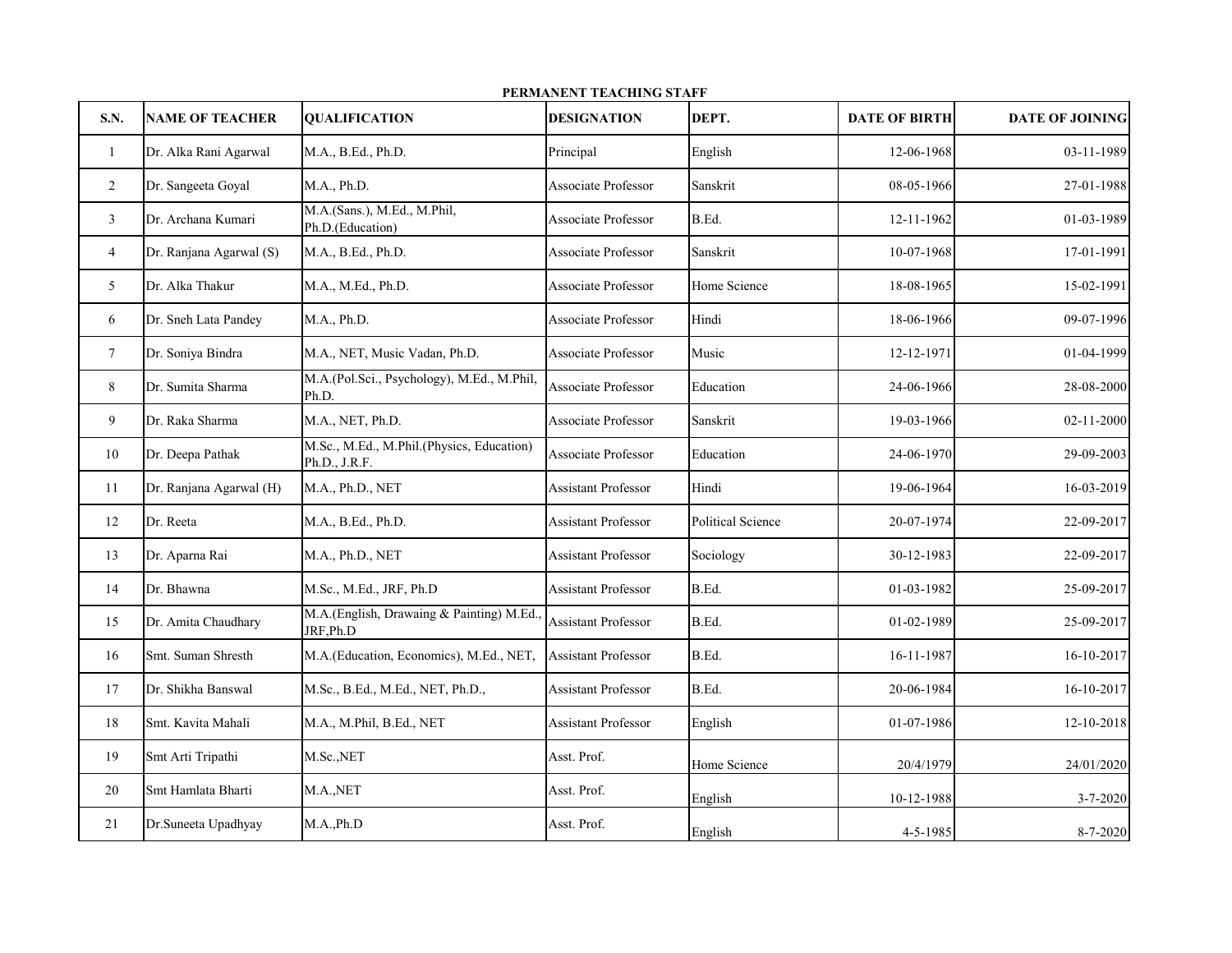| 22             | Dr Preeti Chaudhary    | M.A., Ph.D                                                      | Asst. Prof.                        | English          | 10-7-1980            | 20/7/2020       |
|----------------|------------------------|-----------------------------------------------------------------|------------------------------------|------------------|----------------------|-----------------|
| 23             | Km Amandeep Kaur       | B.P.Ed., M.P.Ed, NET                                            | Asst. Prof.                        | Physical Science | 22/12/1991           | 17/8/2020       |
| 24             | Smt Babita             | M.A., NET, Ph.D.                                                | Asst. Prof.                        | Sociology        | 10-2-1983            | 23/12/2020      |
| 25             | Km Sheetal             | M.A., M.phil (Gold Medalist)., NET, JRF                         | Asst. Prof.                        | Sociology        | 20/8/1987            | 24/12/2020      |
| 26             | Smt Monika Raghav      | M.A.(Economics), M.Ed, SRF, Ph.D<br>(pursuing)                  | Asst. Prof.                        | Education        | 11-7-1987            | $1 - 3 - 2021$  |
| 27             | Km. Priyanka           | M.A., M.Phil., NET, JRF, Ph.D (pursuing)                        | Asst. Prof.                        | Education        | 5-8-1986             | $1 - 3 - 2021$  |
|                |                        |                                                                 | <b>SELF FINANCE TEACHING STAFF</b> |                  |                      |                 |
| S.N.           | <b>NAME OF TEACHER</b> | <b>QUALIFICATION</b>                                            | <b>DESIGNATION</b>                 | DEPT.            | <b>DATE OF BIRTH</b> | DATE OF JOINING |
| 1              | Dr. Neeta Gupta        | M.Sc., Ph.D (Chemistry)                                         | <b>Assistant Professor</b>         | Chemistry        | 01-10-1964           | 05-09-2005      |
| $\overline{c}$ | Dr.SapnaAgarwal        | M.Sc., Ph.D (Zoology)                                           | <b>Assistant Professor</b>         | Zoology          | 01-07-1969           | 05-09-2005      |
| 3              | Dr. Renu Gupta         | M.Sc., Ph.D (Botany), B.Ed.                                     | <b>Assistant Professor</b>         | Botany           | 29-06-1965           | 01-08-2006      |
| $\overline{4}$ | Dr. Sheetal Yadav      | M.A., Ph.D. (English)                                           | <b>Assistant Professor</b>         | English          | 14-06-1977           | 01-08-2006      |
| 5              | Dr. Manisha Agarwal    | M.A., Ph.D (English)                                            | <b>Assistant Professor</b>         | English          | 27-04-1979           | 01-08-2006      |
| 6              | Dr. Suman Gupta        | M.A. (Sociology, Political Science), M.Ed.,<br>(Education) Ph.D | <b>Assistant Professor</b>         | M.Ed.            | 19-11-1958           | 26-07-2007      |
| 7              | Smt. Anjuli Agrawal    | M.A. (Pol. Sci.), M.Ed., NET                                    | <b>Assistant Professor</b>         | M.Ed.            | 11-06-1972           | 01-02-2019      |
| 8              | Dr. Imrana             | M.Sc., Ph.D (Chemistry)                                         | <b>Assistant Professor</b>         | Chemistry        | 07-08-1978           | 01-02-2019      |
| 9              | Dr. Mamta Sharma       | M.A. Economics, Ph.D                                            | <b>Assistant Professor</b>         | Economics        | 20-06-1972           | 01-02-2019      |
|                |                        |                                                                 | <b>PERMANENT OFFICE STAFF</b>      |                  |                      |                 |
| S.N.           | <b>NAME</b>            | <b>QUALIFICATION</b>                                            | <b>DESIGNATION</b>                 | DEPT.            | <b>DATE OF BIRTH</b> | DATE OF JOINING |
|                |                        |                                                                 |                                    |                  |                      |                 |
| 1              | Sri Kirpal Singh Yadav | Graduation                                                      | Oppricate Office<br>Suprentendent  | Office           | 01-01-1968           | 21-04-1994      |
| $\overline{2}$ | Sri Atul Kumar         | M.Com. B.Ed.                                                    | <b>ACCOUNTANT</b>                  | Office           | 05-03-1967           | 21-04-1994      |
| $\mathfrak{Z}$ | Sri Rajesh Kumar       | Graduation                                                      | <b>STENO</b>                       | Office           | 05-09-1967           | 21-04-1994      |